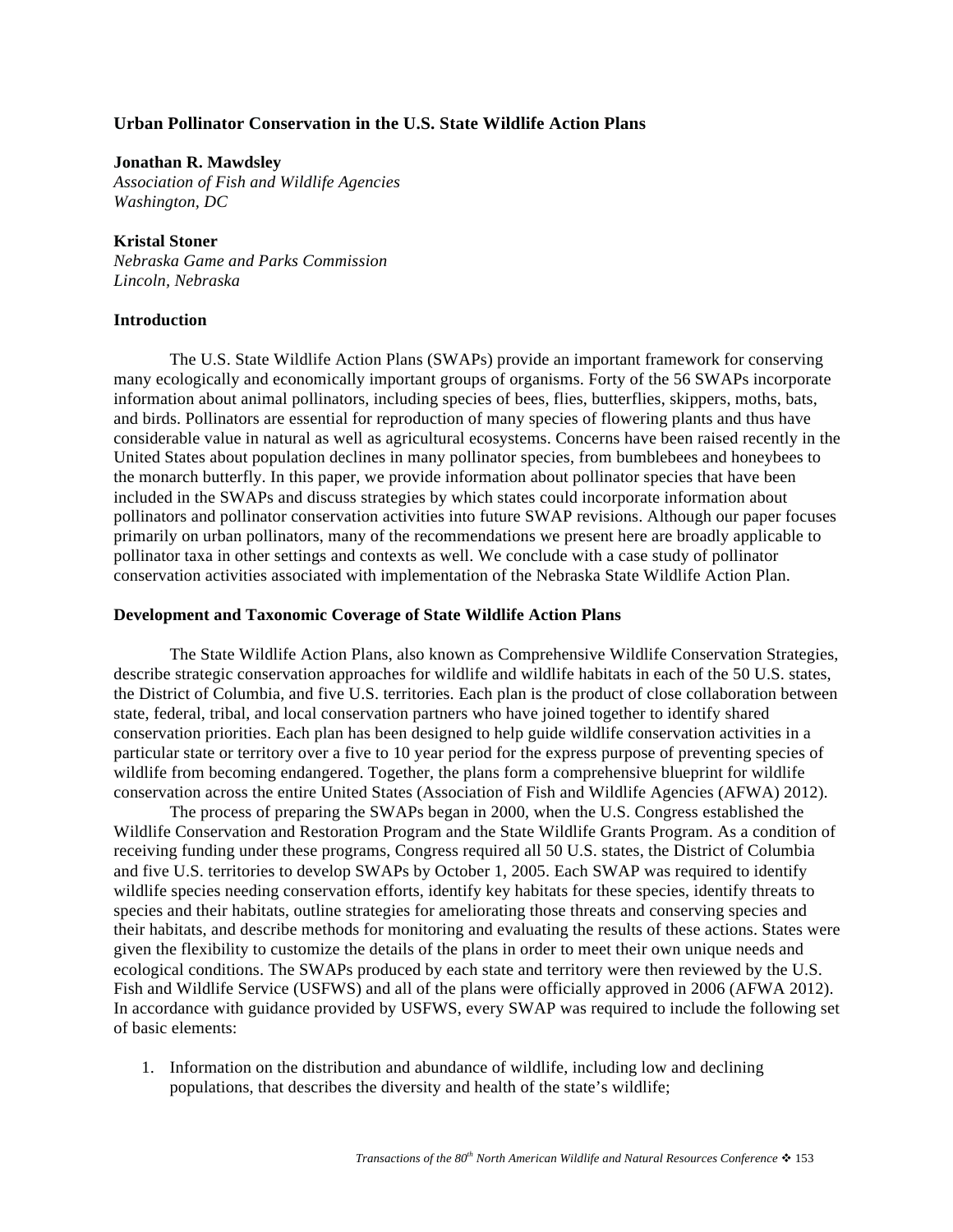- 2. Descriptions of locations and relative conditions of habitats essential to species in need of conservation;
- 3. Descriptions of problems that may adversely affect species or their habitats, and priority research and survey efforts;
- 4. Descriptions of conservation actions proposed to conserve the identified species and habitats;
- 5. Plans for monitoring species and habitats, and plans for monitoring the effectiveness of the conservation actions and for adapting these conservation actions to respond to new information;
- 6. Descriptions of procedures to review the plan at intervals not to exceed 10 years;
- 7. Coordination with federal, state, and local agencies and Native American tribes in developing and implementing the wildlife action plan; and
- 8. Broad public participation in developing and implementing the wildlife action plan (AFWA 2012).

Each SWAP includes a list of Species of Greatest Conservation Need (SGCN) for a particular state or territory. These lists were developed by state wildlife agency staff in collaboration with teams of outside experts and partners. The lists of SGCN in the first set of SWAPs tended to focus on vertebrate organisms, with birds, mammals, fish, reptiles, and amphibians well represented. Invertebrate groups such as insects, mollusks, crustaceans, and worms received less attention in the first round of SWAPs (Bried and Mazzacano 2010; The Heinz Center 2013). These differences in coverage of taxonomic groups exist for several reasons. Fish, mammals, and birds are popular with hunters, anglers, bird-watchers, wildlifeenthusiasts, and many members of the general public. Dedicated funding is available for the conservation of many of these species, supported by excise taxes on hunting and fishing equipment and also by private contributions from wildlife enthusiasts (Organ and Mahoney 2007). Many of the state fish and wildlife agencies were established for the explicit purpose of conserving fish and game species and thus may not have the legal authority to manage nonvertebrate groups. In some states, certain nonvertebrate groups such as insects fall under the authority of the state department of agriculture rather than the state fish and wildlife agency (The Heinz Center 2013).

#### **Pollinators and Pollinator Declines in the United States**

Pollination is a mutually beneficial relationship between plants and pollinators wherein the plant provides pollen and/or nectar to the pollinator and the pollinator provides reproductive services for the plant (National Research Council (NRC) 2007). Roughly 75 percent of the 240,000 species of flowering plants worldwide rely on pollinators for flower reproduction (NRC 2007). This includes many plant species that provide browse or forage for larger wildlife, as well as plant species that provide seeds and fruits to support birds and small mammals. Many of the most popular game species as well as many of the most popular "watchable wildlife" species are thus dependent on animal pollinators for part or all of their food requirements. Pollinators are also crucial to the U.S. agriculture industry, since 130 of the plant species grown as crops in the U.S. rely on animal pollinators to produce seeds and fruit (Klein et al. 2007; Calderone 2012).

Available evidence indicates that certain pollinator species have been declining in the U.S. (NRC 2007). Probably the most widely known example of a pollinator decline in the U.S. is the phenomenon known as "colony collapse disorder" in commercial honeybee colonies (vanEngelsdorp et al. 2009). Declines in pollinator populations can be traced to a multitude of causes, including intensive agricultural practices, use of certain pesticides, and habitat loss and degradation (Potts et al. 2010). Some species such as bumblebees and honeybees have experienced declines as a result of the spread of pathogens and diseases (Kremen et al. 2002; NRC 2007). Climate change is also expected to provide additional challenges to pollinator populations, ranging from disruption of migratory paths of pollinators such as hummingbirds and bats to decoupling of plant-pollinator interactions when plants and pollinators respond differently to climate cues (NRC 2007).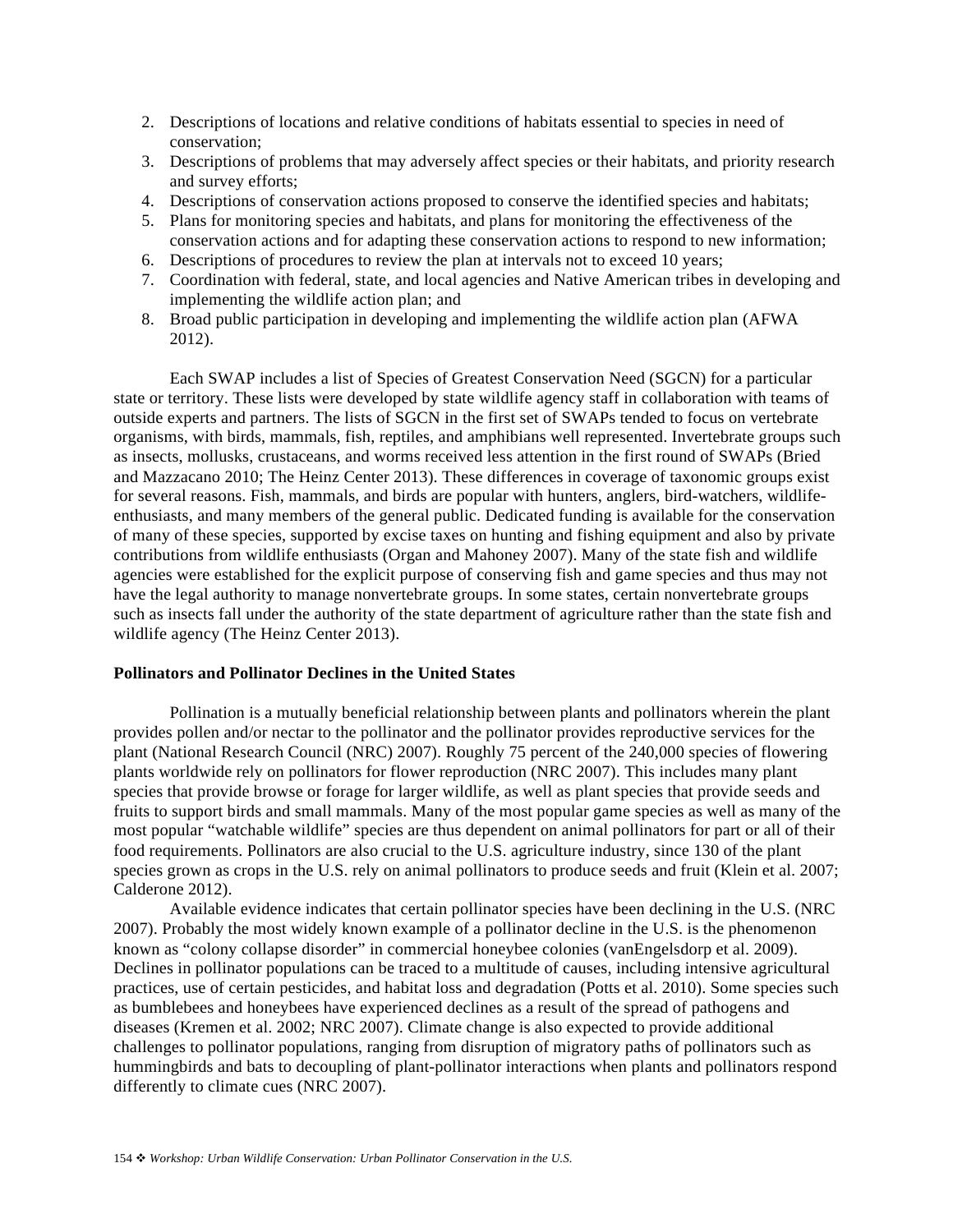#### **New Discoveries Highlight Urban Pollinators**

Recent field studies have revealed that urban and suburban landscapes across North America can actually support diverse assemblages of animal pollinators. More than 200 species of bees have been recorded from the New York City metropolitan area in recent surveys by John Ascher and colleagues at the American Museum of Natural History, including four species new to science (Olson 2011). In Maryland, Droege and Shapiro (2011) and Shapiro and Droege (2011) have found 49 native bee species in field surveys within the heavily urbanized Port of Baltimore and 82 native bee species at the Cove Point Liquefied Natural Gas facility in Calvert County. One interesting finding from these surveys is that some native bee species, such as the large carpenter bee (*Xylocopa virginica*), may nest preferentially in urban areas near human habitations (Droege and Shapiro 2011; Shapiro and Droege 2011). Bee taxa such as large carpenter bees that thrive in urban areas can provide important pollination services for the urban flora, including decorative plantings, green roofs, bioretention plantings, street trees, and urban vegetable and fruit gardens (Keasar 2010).

Even relatively rare species of pollinators may occur in urban areas. Small patches of suitable nesting or foraging habitat for rare pollinator species may persist in urban parks and other areas where native vegetation is present. The lead author conducted surveys of native bees in urban Washington, DC, during the spring, summer, and fall of 2014, and identified at least three nesting sites for the declining American bumblebee (*Bombus pensylvanicus*): one in a meadow at the U.S. National Arboretum and two in vacant lots in the Shaw neighborhood. The Karner Blue butterfly, discussed in more detail below, is another example of a rare insect species that persists within the Albany, New York, metropolitan area. The monarch butterfly can be found in many urban and suburban areas throughout the United States where its larval milkweed hosts and/or nectar plants for the adult butterflies are present.

#### **Pollinators, Urban and Otherwise, in the SWAPs**

Pollinator conservation was not specifically identified as a priority topic for the original set of SWAPs (The Heinz Center 2013). Nonetheless, many individual pollinator species were included in the first set of SWAPs, including species of hummingbirds, bats, bees, butterflies, skippers, moths, and flies. According to an analysis prepared by The Heinz Center (2013):

- 230 different species of butterflies are mentioned in 40 of the 56 total SWAPs.
- 36 SWAPs mention one or more moth species, some of which are known pollinators.
- 49 different SWAPs mentioned a total of 64 different bat species, although only a few of these are confirmed pollinators.
- 18 distinct hummingbird species were included in 24 SWAPs.
- Only 11 SWAPs cited flies, mentioning 11 different species.
- Only 10 SWAPs mentioned bees, although these states included a total of 31 bee species.

In light of the recent conservation attention to the monarch butterfly, it is interesting to note that only three states or territories selected the monarch butterfly as a SGCN in their first SWAP documents: California, Kansas, and the District of Columbia. California's SWAP specifically mentioned the overwintering sites for the monarch butterfly on the Monterey Peninsula as a conservation priority. Kansas's inclusion of the monarch butterfly in its SWAP appears to have been driven by public interest generated in part by the "Monarch Watch" program at the University of Kansas. And the heavily urbanized District of Columbia has small populations of most of its butterfly species and thus was one of the few jurisdictions to include common and widespread butterflies as SGCN (M. Pfaffko, personal communication 2014).

Urban pollinators, particularly butterflies and moths, feature prominently in many of the SWAPs. One of the best-studied urban species is the federally endangered Karner Blue butterfly (*Lycaeides*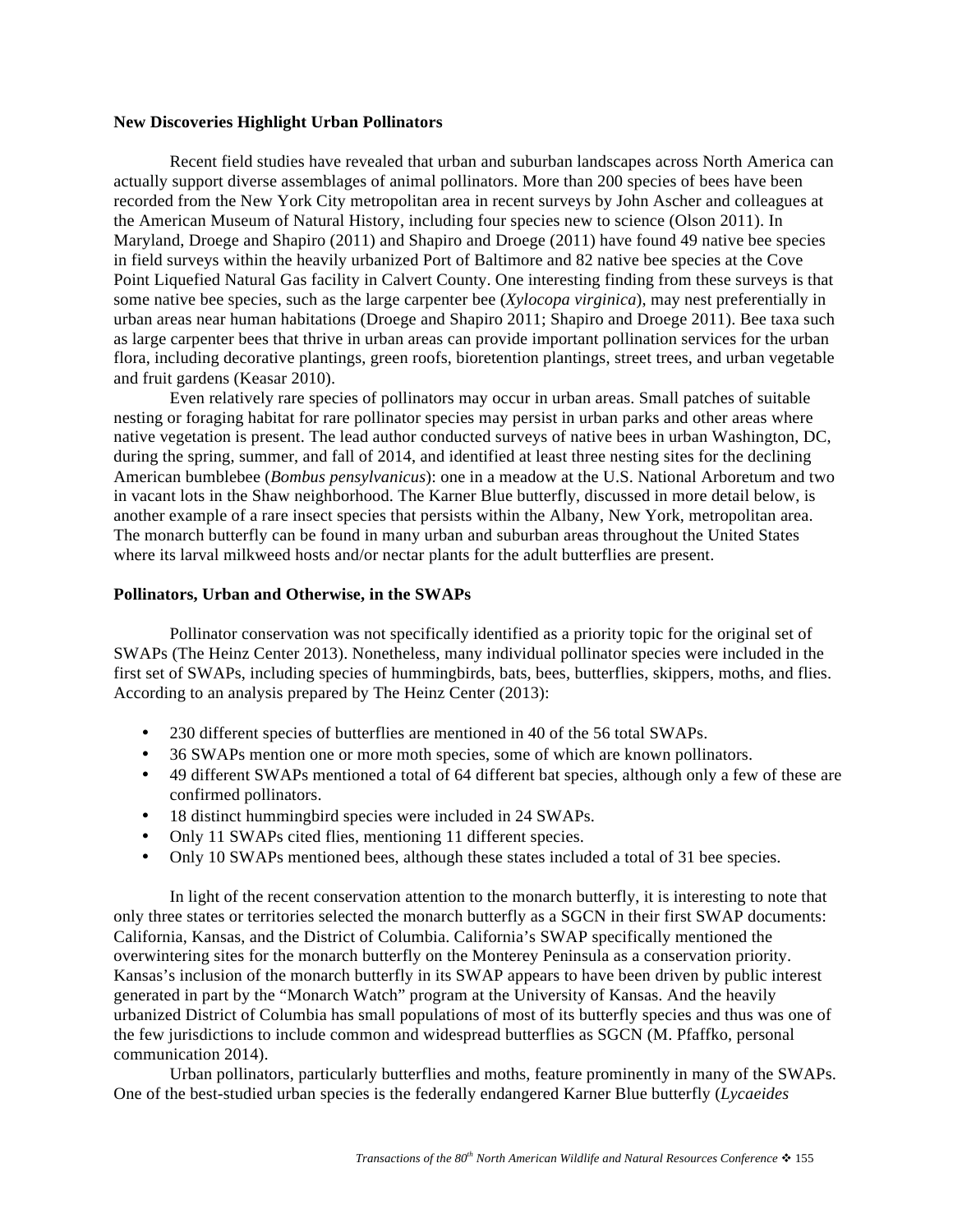*melissa samuelis*; USFWS 2003). The type locality for this species was a large sand dune complex located entirely within the city limits of Albany, New York (Nabokov 1943, 1949). Destruction of this area by human activities contributed to conservation concern for this species that ultimately led to its formal listing as endangered under the U.S. Endangered Species Act (Andow et al. 1994). The Karner Blue butterfly has subsequently been found in several other states and was included as a SGCN in eight of the original SWAPs: Illinois, Indiana, Michigan, Minnesota, New Hampshire, New York, Ohio, and Wisconsin.

### **New Context for State Fish and Wildlife Agencies**

Since the completion of the original SWAPs, several key documents have appeared that provide important new context and guidance for state fish and wildlife agencies interested in managing pollinator populations. Probably the best known is President Obama's "Presidential Memorandum – Creating a Federal Strategy to Promote the Health of Honeybees and Other Pollinators." Issued on June 20, 2014, this memorandum calls for federal and state agency action to stem pollinator declines and specifically identifies SWAPs as a vehicle for the conservation of the monarch butterfly and other pollinator taxa (The White House 2014). In September 2014, the directors of the U.S. state fish and wildlife agencies unanimously passed a resolution in support of voluntary efforts to conserve the monarch butterfly at the annual business meeting of AFWA. In March 2015, a new memorandum of understanding was signed by AFWA President Larry Voyles and USFWS Director Dan Ashe that encourages the states and USFWS to collaborate on projects that benefit monarch butterflies and other pollinator taxa, including incorporating these species in SWAP revisions. Finally, the recent petition to list the monarch butterfly as a threatened species under the U.S. Endangered Species Act has generated considerable interest in voluntary and nonregulatory approaches to conserve this species and other declining pollinators.

#### **Opportunities for Pollinator Conservations in State Wildlife Action Plan Revisions**

State fish and wildlife agencies are currently in the process of revising the original set of SWAPs, with revisions due to USFWS by October 2015 (AFWA 2012). Many states are taking advantage of this opportunity to incorporate new information about animal pollinators in their revised SWAPs. At the AFWA Wildlife Diversity Program Managers meeting in January 2015, the authors facilitated a conversation with representatives from state fish and wildlife agencies about their plans for incorporating pollinator taxa, pollinator habitats, and conservation actions to benefit pollinators into their SWAP revisions.

Many states are considering adding high-priority pollinator taxa to their lists of SGCN. In addition to the monarch butterfly, most states are evaluating other species in the order Lepidoptera as potential SGCN for their SWAP revisions. Besides butterflies, other pollinator groups of interest within Lepidoptera include skippers (family Hesperiidae) and hawk or sphinx moths (family Sphingidae). Most states already include information about relevant vertebrate pollinators such as hummingbirds and nectarfeeding bats in their existing SWAPs (The Heinz Center 2013).

States can also highlight ecological communities that support multiple pollinator species in the habitats chapter of their State Wildlife Action Plans. Ecological communities that support large and diverse pollinator communities throughout the United States include many of the early successional habitats such as barrens, prairies, grasslands, shrub-scrub communities, and wet meadows, including sites that have been restored through human activity (Droege et al. 2009). Certain key habitat features support many native bees, particularly open areas of bare, sandy soil. Remnant areas of natural vegetation within agricultural landscapes and urban landscapes are also especially important for supporting populations of pollinator species.

States will likely include many different actions to benefit pollinator species in their SWAP revisions. These actions may include conservation of existing pollinator habitat areas as well as restoration or creation of habitat areas for pollinators. Some states are discussing the application of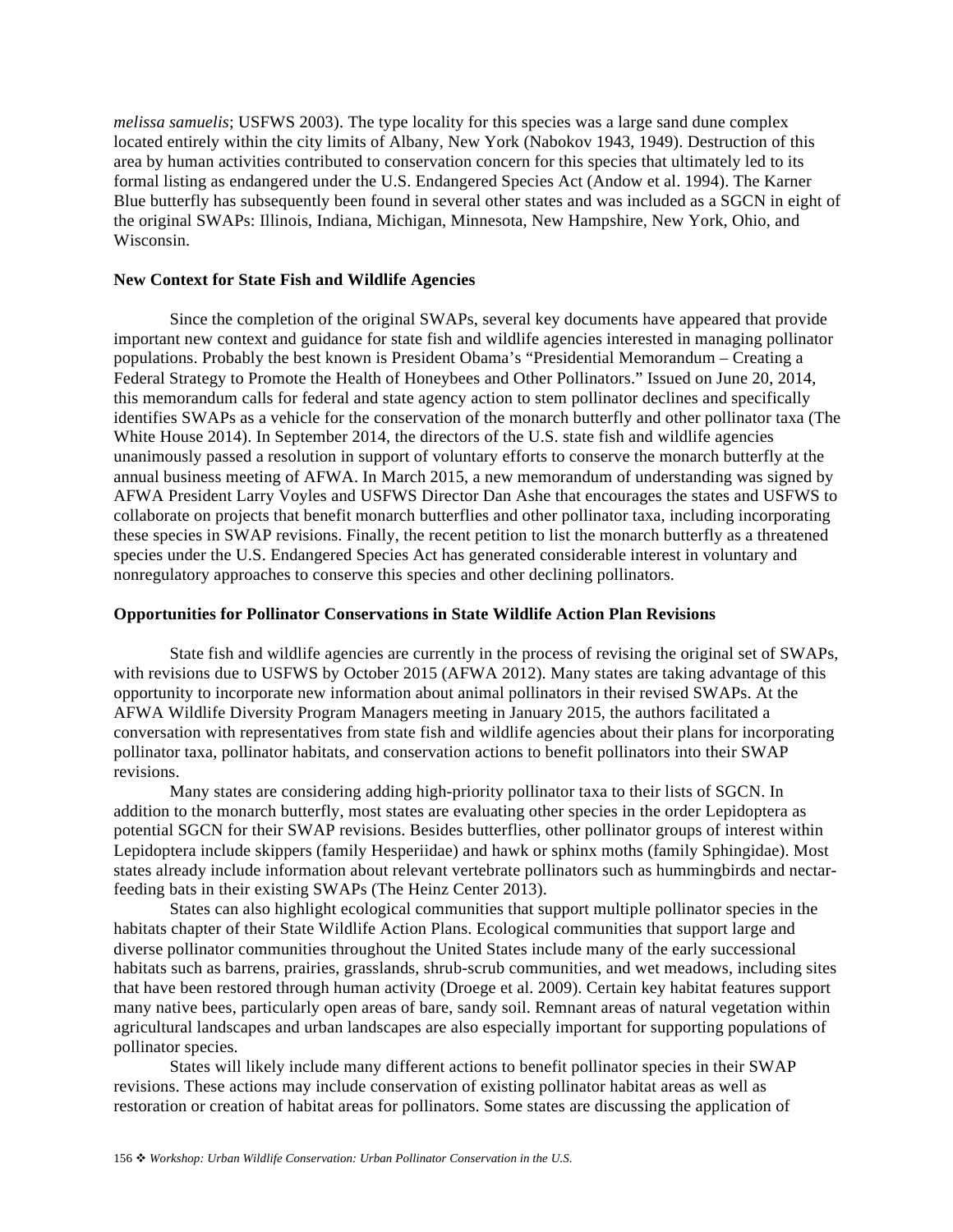integrated pest management in parks and natural areas to reduce pesticide exposure to nontarget organisms, including pollinators. Many states are considering the implementation of surveys and inventories for particular pollinator taxa, including native bees, butterflies, moths, and skippers. Data from these surveys would then be included in the state Natural Heritage databases and the national NatureServe database. Several eastern states, including Maryland and Delaware, have collected enough information on native bee populations to begin the process of developing NatureServe S-ranks and Granks for these important pollinator species (M. J. Sarver, personal communication 2014).

# **First Steps for States Interested in Pollinator Conservation**

For states that have not yet begun to consider the incorporation of pollinators into their SWAPs, some basic first steps might include:

- Highlighting and recognizing pollinator SGCN in the SWAP revision through a call-out box in the document or even a separate stand-alone publication;
- Highlighting key pollinator habitats in the state, as part of the SWAP revision;
- Commissioning statewide surveys for one or more pollinator groups;
- Identifying specific conservation actions in the SWAP that also benefit pollinators;
- Working with the Natural Resources Conservation Service to explore opportunities for restoration of pollinator habitats within agricultural landscapes; and
- Working with partners to develop and implement outreach and education programs, especially in urban areas, that help build public understanding of pollinator declines and generate support activities that conserve pollinator populations (The Heinz Center 2013).

# **Case Study: Pollinators in Nebraska's State Wildlife Action Plan**

The Nebraska SWAP includes pollinator taxa such as butterflies, moths, and skippers as SGCN. Through SWAP implementation, conservation practitioners across the state are taking action to improve the status of these species. For example, surveys are underway to determine if the rare Tawny Crescent (*Phyciodes batesii*) is still extant in Nebraska and needing conservation action or if it has been extirpated due to climate change. Many prairies are being restored using high diversity seedings that include specific host plants for at-risk pollinators such as the Regal Fritillary (*Speyeria idalia*).

 Many partners are providing pollinator habitat at large landscape scales that benefit multiple species. For example, Nebraska Pheasants Forever, Inc. is actively restoring and enhancing habitat that benefits quail, pheasants, and pollinators. It is widely understood that habitat enhancements that include increasing habitat complexity and available pollen and nectar sources will benefit pollinators and also provide quality habitat for many socially important vertebrate species. Nebraska Pheasants Forever, Inc. not only impacts thousands of acres annually, but also actively promotes pollinators and their importance and provides educational resources to stimulate pollinator conservation and pride among landowners.

 Pollinators can also provide validation and insights of a successful restoration. A prairie restoration in a landscape dominated by row crop agriculture had documented use by the native bee species *Tetraloniella cressoniana*, a specialist on *Salvia,* despite little to no habitat in the immediate vicinity. Although this prairie was not restored specifically for pollinators, the presence of this species indicates it is providing habitat for a variety of species.

 Pollinator conservation efforts are also effective at much smaller scales and provide substantial opportunities to engage small communities and local individuals. Nebraska's Watchable Wildlife Small Granting Program provides technical and financial assistance to individuals seeking to improve wildlife viewing opportunities, many of which have included pollinator gardens and pollinator awareness. Through these programs, the Nebraska Game and Parks Commission has educated local nurseries regarding using native plants which therefore encourages more local use of native plants.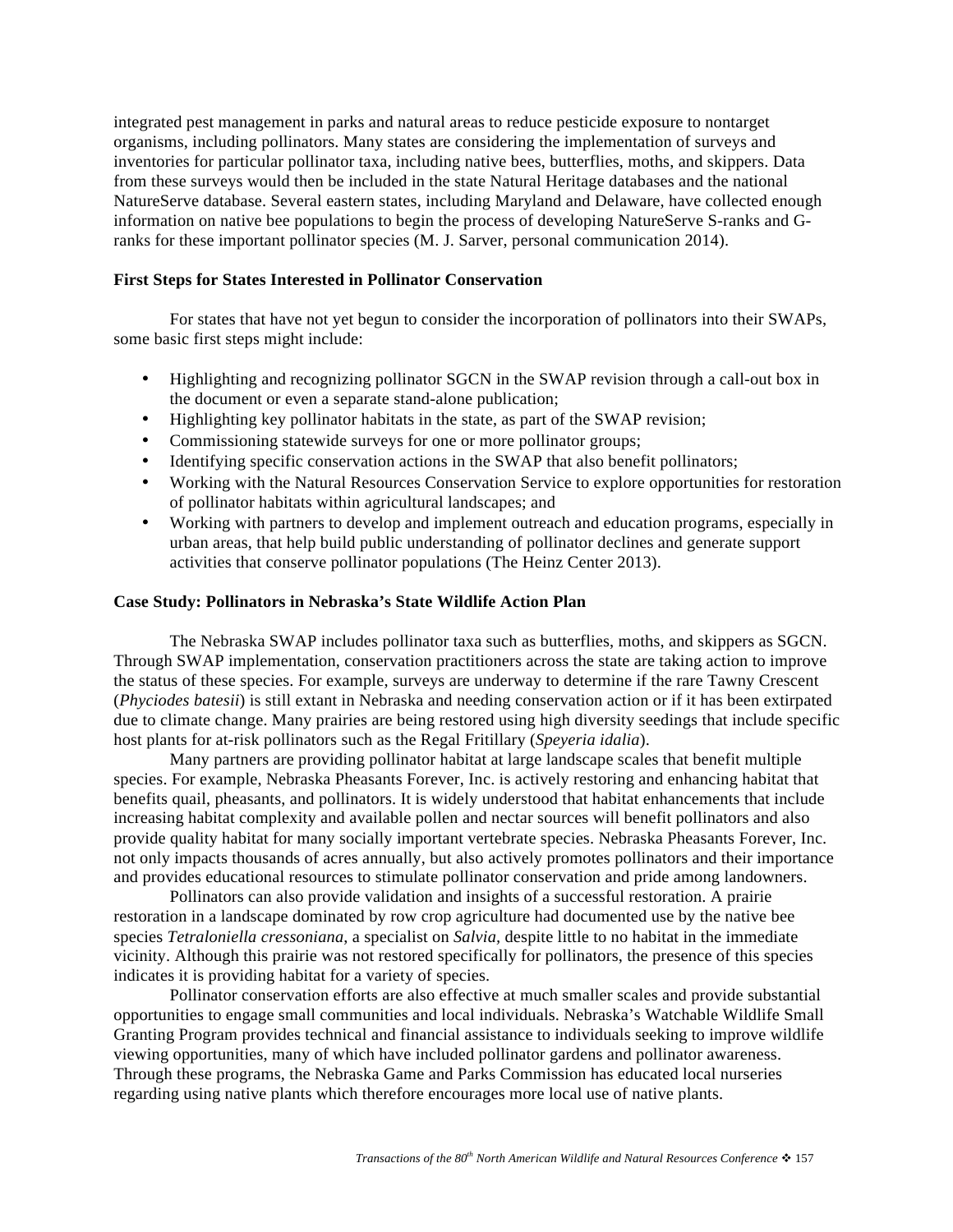Pollinator conservation efforts can be readily addressed through citizen science projects. Existing programs and applications such as iNaturalist will be used to empower master naturalists to collect information regarding the distribution and trends for many Lepidoptera species across Nebraska.

# **Acknowledgements**

We thank the participants at the AFWA Wildlife Diversity Program Managers meeting, in January 2015, for their helpful feedback on the subject of pollinator conservation and the SWAPs. For technical input and discussion on pollinator conservation issues we thank Sam Droege, Paul Goldstein, David Wagner, David Inouye, Stephen Buchmann, Chip Taylor, Terry Erwin, and Sean Brady. For assistance with field and library research, we thank Martha Surridge, Kathryn Wallace, Michelle Zhao, McKenzie Smith, and Leslie Corcelli.

### **References**

- Andow, D. A., R. J. Baker, and C. P. Lane, eds. *Karner Blue Butterfly: A Symbol of a Vanishing Landscape*. St. Paul, MN: Minnesota Agricultural Experiment Station, 1994.
- Association of Fish and Wildlife Agencies (AFWA). "Best Practices for State Wildlife Action Plans: Voluntary Guidance to States for Revision and Implementation." Washington, DC: Association of Fish and Wildlife Agencies, 2012.
- Bried, J. T. and C. A. Mazzacano. "National Review of State Wildlife Action Plans for Odonata Species of Greatest Conservation Need." *Insect Conservation and Diversity* 3.2 (2010): 61-71.
- Calderone, N. W. "Insect Pollinated Crops, Insect Pollinators and U.S. Agriculture: Trend Analysis of Aggregate Data for the Period 1992–2009." *PLOS One* (2012). Web.
- Droege, S. W., and L. H. Shapiro. "An August Survey of Wild Bees (Hymenoptera: Apoidea) in the Northeastern Port Areas of Baltimore, Maryland and the Second North American Record of *Pseudoanthidium nanum* (Mocsáry)." *The Maryland Entomologist* 5.3 (2011): 33-44.
- Droege, S. W., C. A. Davis, W. E. Steiner Jr., and J. R. Mawdsley. "The Lost Micro-Deserts of the Patuxent River: Using Landscape History, Insect and Plant Specimens, And Field Work to Detect and Define a Unique Community." *Proceedings of the Entomological Society of Washington* 111.1 (2009): 132-144.
- The Heinz Center. "Pollinators and the State Wildlife Action Plans: Voluntary Guidance for State Wildlife Agencies." Washington, DC: The Heinz Center, 2013.
- Keasar, T. "Large Carpenter Bees as Agricultural Pollinators." *Psyche* (2010): 1-7.
- Klein, A. M., B. E. Vaissiere, J. H. Cane, I. Steffan-Dewenter, S. A. Cunningham, C. Kremen, and T. Tscharntke. "Importance of Pollinators in Changing Landscapes for World Crops." *Proceedings of the Royal Society of London Series B* 274 (2007): 303-313.
- Kremen, C., N. M. Williams, and R. M. Thorp. "Crop Pollination from Native Bees at Risk from Agricultural Intensification." *Proceedings of the National Academy of Sciences, U.S.A.* 99.26 (2002): 16812–16816.
- Nabokov, V. "The Nearctic Forms of *Lycaeides* Hub. (Lycaenidae, Lepidoptera)." *Psyche* 50 (1943): 87- 99.
- Nabokov, V. "The Nearctic Members of the Genus *Lycaeides* Hubner (Lycaenidae, Lepidoptera)." *Bulletin of the Museum of Comparative Zoology* 101.4 (1949): 479-541.
- National Research Council (NRC). *Status of Pollinators in North America*. Washington, DC: The National Academies Press, 2007.
- Olson, E. "City Bees Newly Discovered, Yet Here All Along*.*" *The New York Times* (2011). Web.
- Organ, J., and S. Mahoney. "The Future of Public Trust: The Legal Status of the Public Trust Doctrine." *The Wildlife Professional* 1.2 (2007): 18-22.